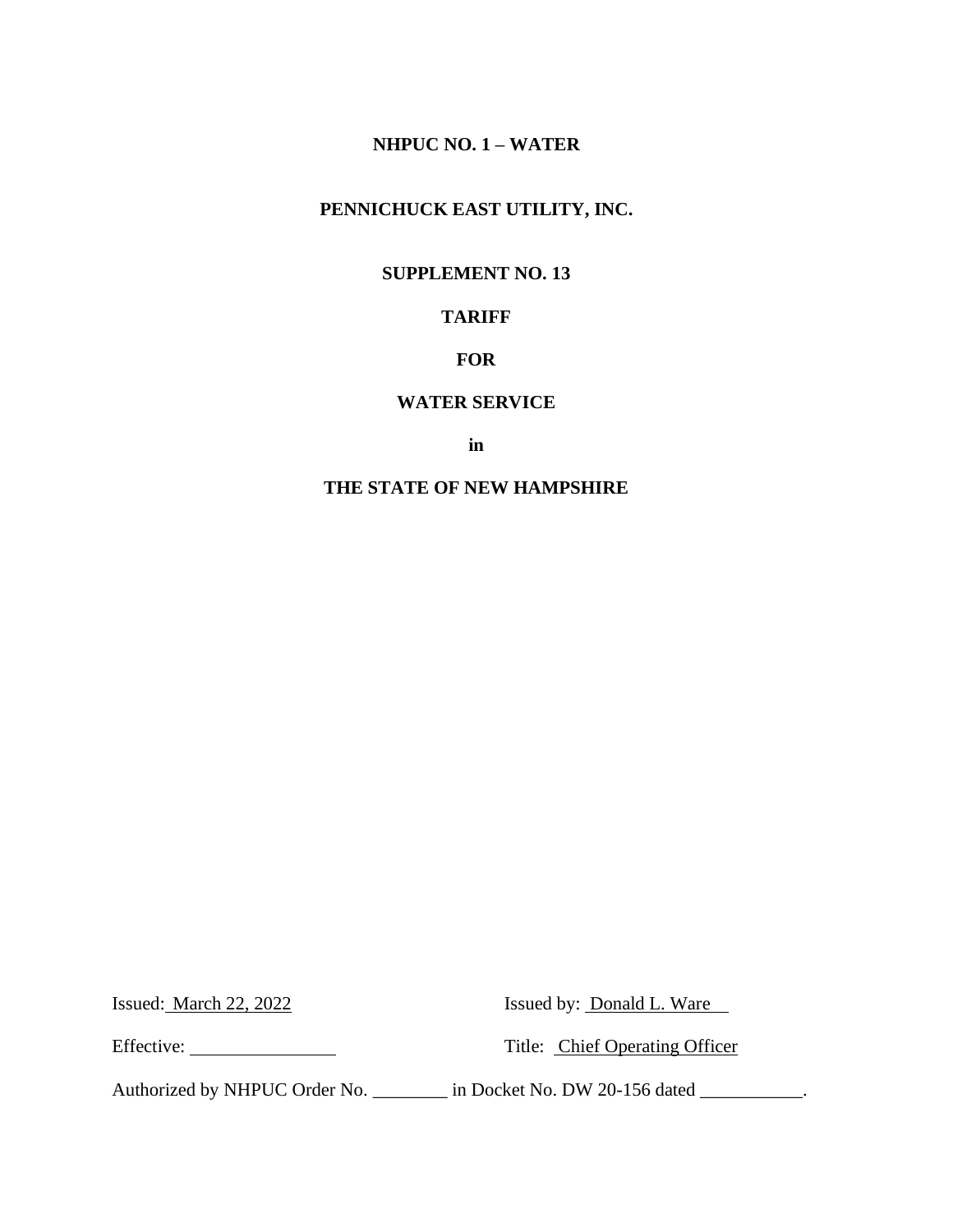NHPUC NO. 1 WATER Supplement No. 13

PENNICHUCK EAST UTILITY, INC. Original Page 1

# **RECOVERY OF RATE CASE EXPENSES**

Pennichuck East Utility, Inc. will recoup by surcharge its rate case expense of \$118,358.69 from its 8251 customer accounts. This represents a surcharge per customer account of \$14.34 per customer account per year, collected over 12 months as shown below:

Rates:

No. Customers Surcharge

Pennichuck East Utility, Inc. 8251 \$1.19 per month for 12 months

Issued: March 31, 2022 Issued by: Donald L. Ware

Effective: Title: Chief Operating Officer

Authorized by NHPUC Order No. \_\_\_\_\_\_\_\_ in Docket No. DW 20-156 dated \_\_\_\_\_\_\_\_\_\_.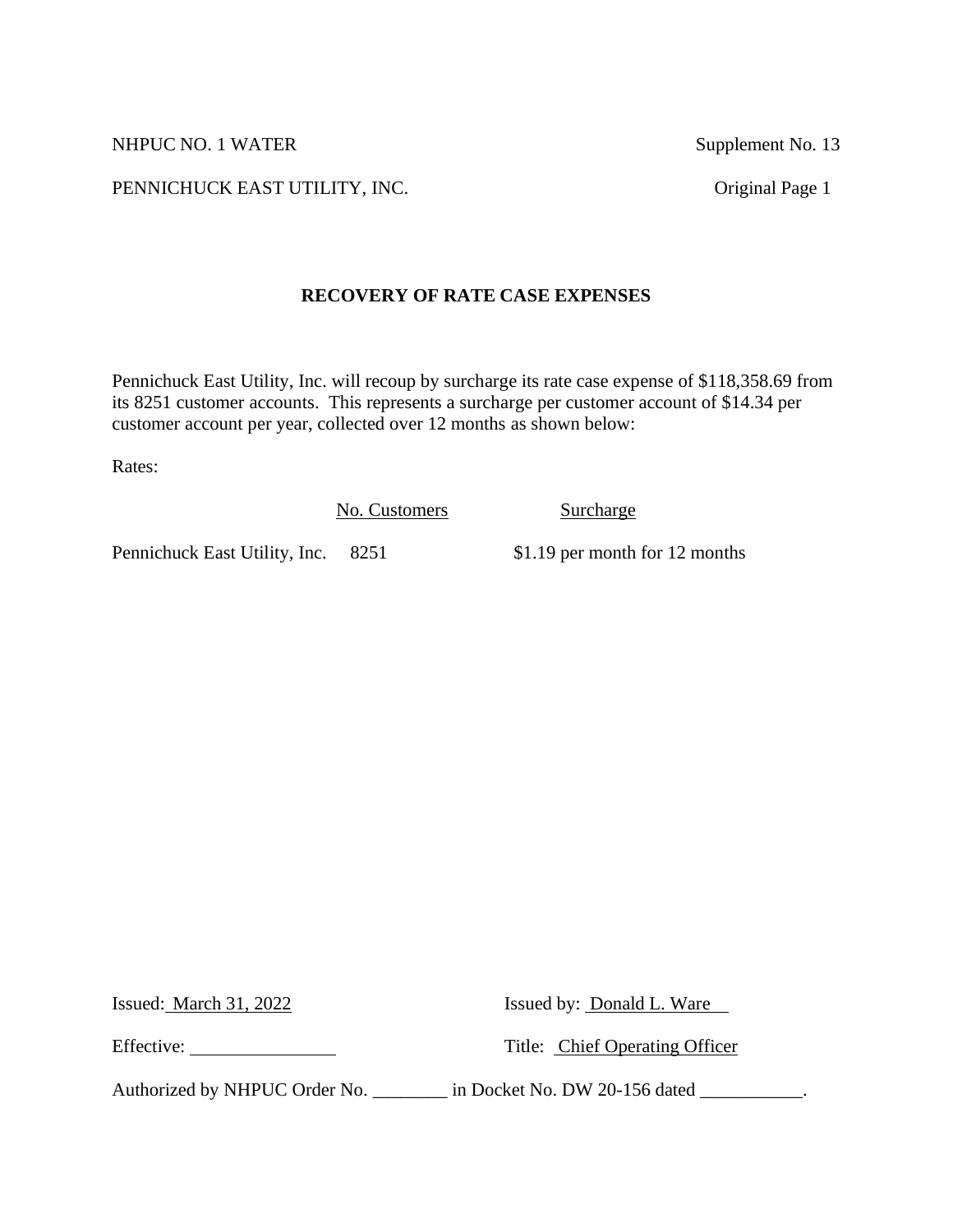## **NHPUC NO. 1 – WATER**

# **PENNICHUCK EAST UTILITY, INC.**

### **SUPPLEMENT NO. 14**

# **TARIFF**

### **FOR**

#### **WATER SERVICE**

**in**

# **THE STATE OF NEW HAMPSHIRE**

Issued: March 31, 2022 Issued by: Donald L. Ware

Effective: Title: Chief Operating Officer

Authorized by NHPUC Order No. \_\_\_\_\_\_\_\_ in Docket No. DW 20-156 dated \_\_\_\_\_\_\_\_\_\_.